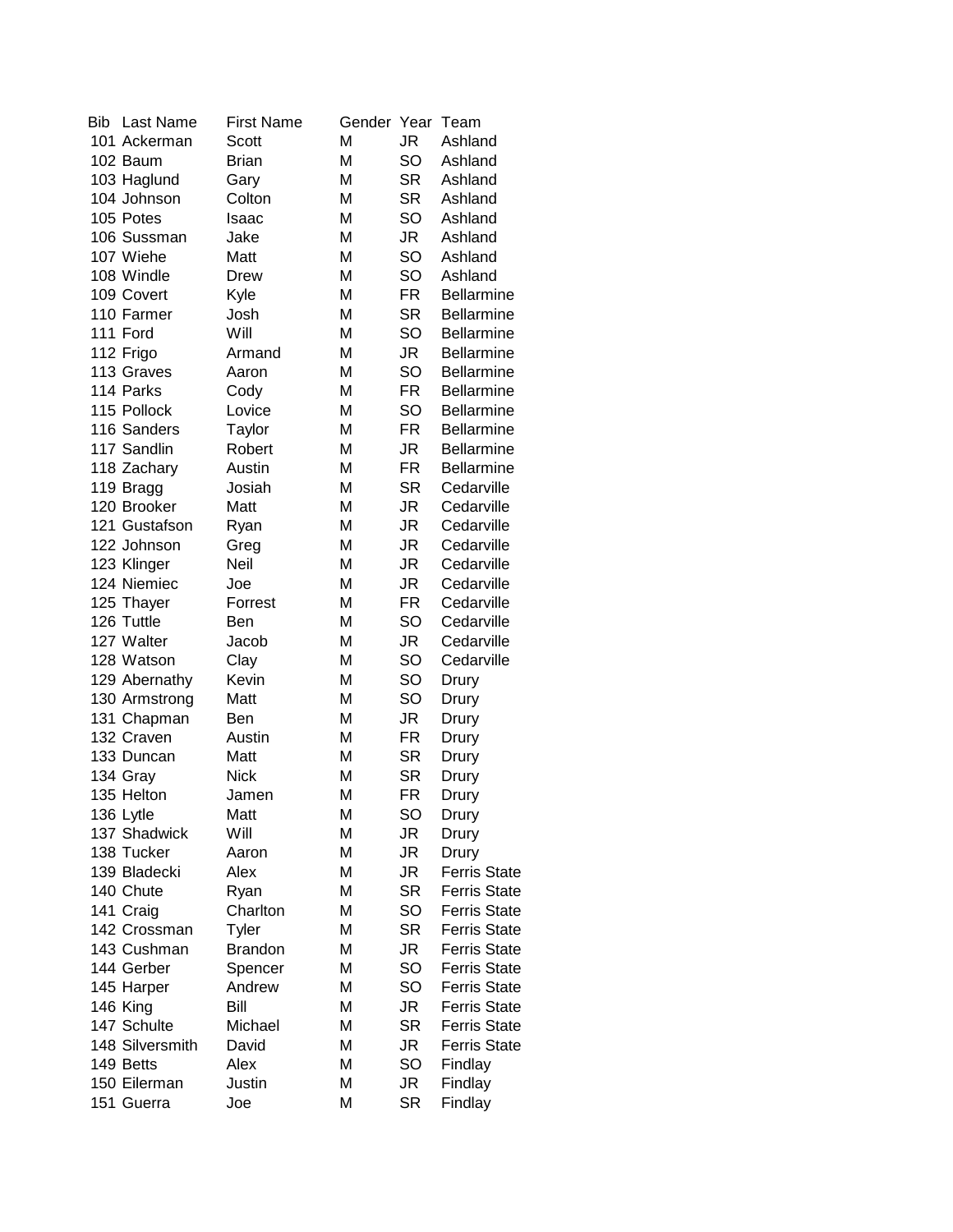| 152 Hayes        | Jacob        | M | <b>SO</b> | Findlay                    |
|------------------|--------------|---|-----------|----------------------------|
| 153 Lloyd        | <b>Brock</b> | M | <b>SR</b> | Findlay                    |
| 154 Majoy        | Tim          | M | <b>SR</b> | Findlay                    |
| 155 Velasco      | Luis         | M | <b>SR</b> | Findlay                    |
| 156 Duff         | Joe          | M | <b>FR</b> | Grand Valley St.           |
| 157 Fuelling     | Stephen      | M | <b>SR</b> | Grand Valley St.           |
| 158 Graves       | Joe          | M | JR        | Grand Valley St.           |
| 159 Isaacson     | Jake         | M | <b>SR</b> | Grand Valley St.           |
| 160 Julson       | Larry        | M | JR        | Grand Valley St.           |
| 161 Moskalewski  | Josh         | M | JR        | Grand Valley St.           |
| 162 Pageau       | Spencer      | M | FR        | Grand Valley St.           |
| 163 Peterson     | Alan         | M | SO        | Grand Valley St.           |
| 164 Showerman    | <b>Brent</b> | M | JR        | Grand Valley St.           |
| 165 Yajima       | Kousei       | M | <b>SO</b> | Grand Valley St.           |
| 166 Ausum        | Paul         | M | FR        | Hillsdale                  |
| 167 Bell         | John         | M | FR        | Hillsdale                  |
| 168 Butler       | John         | M | SO        | Hillsdale                  |
| 169 Hickman      | Luke         | M | SO        | Hillsdale                  |
| 170 Koehlinger   | Andrew       | M | JR        | Hillsdale                  |
| 171 Mirth        | Joshua       | M | SO        | Hillsdale                  |
| 172 Vanegmond    | Matthew      | M | JR        | Hillsdale                  |
| 173 Wojtowicz    | Nolan        | M | FR        | Hillsdale                  |
| 174 Gerber       | Craig        | M | <b>SR</b> | Lake Erie                  |
| 175 Gobrogge     | David        | M | <b>SR</b> | Lake Erie                  |
| 176 Hall         | <b>Nick</b>  | M | FR        | Lake Erie                  |
| 177 Hudd         |              | M | JR        | Lake Erie                  |
|                  | Jimmy        |   |           |                            |
| 178 Lancaster    | Cody         | M | JR        | Lake Erie                  |
| 179 Thorne       | David        | M | FR        | Lake Erie                  |
| 180 Althaus      | Andrew       | M | <b>SR</b> | Lake Superior State        |
| 181 Birkeland    | Adam         | M | FR        | Lake Superior State        |
| 182 Boutorwick   | Logan        | M | <b>SO</b> | Lake Superior State        |
| 183 Deuling      | Benjamin     | M | FR        | Lake Superior State        |
| 184 Heath        | Taylor       | M | JR        | <b>Lake Superior State</b> |
| 185 Regal        | Matthew      | M | JR        | <b>Lake Superior State</b> |
| 186 Silva        | Anthony      | M | FR        | Lake Superior State        |
| 187 Stange       | Eric         | M | SO        | <b>Lake Superior State</b> |
| 188 Vardy        | Sean         | M | SR        | Lake Superior State        |
| 189 Webb         | Steven       | M | FR        | Lake Superior State        |
| 190 Bernal       | Rigoberto    | M | <b>SR</b> | Lewis                      |
| 191 Campbell     | Thomas       | M | <b>SR</b> | Lewis                      |
| 192 Jemilo       | Matt         | M | <b>FR</b> | Lewis                      |
| 193 Kluchki      | Alex         | M | <b>SR</b> | Lewis                      |
| 194 Knapik       | Andrew       | M | SO        | Lewis                      |
| 195 McLain       | Andrew       | M | JR        | Lewis                      |
| 196 Smith        | Sean         | M | JR        | Lewis                      |
| 197 Tanis        | <b>Scott</b> | M | <b>SR</b> | Lewis                      |
| 198 Walker       | Allen        | M | FR        | Lewis                      |
| 199 Weissensel   | James        | M | FR        | Lewis                      |
| 200 Allen        | Anthony      | M | FR        | Maryville (Mo.)            |
| 201 Baltrushunas | Andrew       | M | JR        | Maryville (Mo.)            |
| 202 Deeken       | Kyle         | M | SO        | Maryville (Mo.)            |
| 203 Gilbert      | Luke         | M | SO        | Maryville (Mo.)            |
|                  |              |   |           |                            |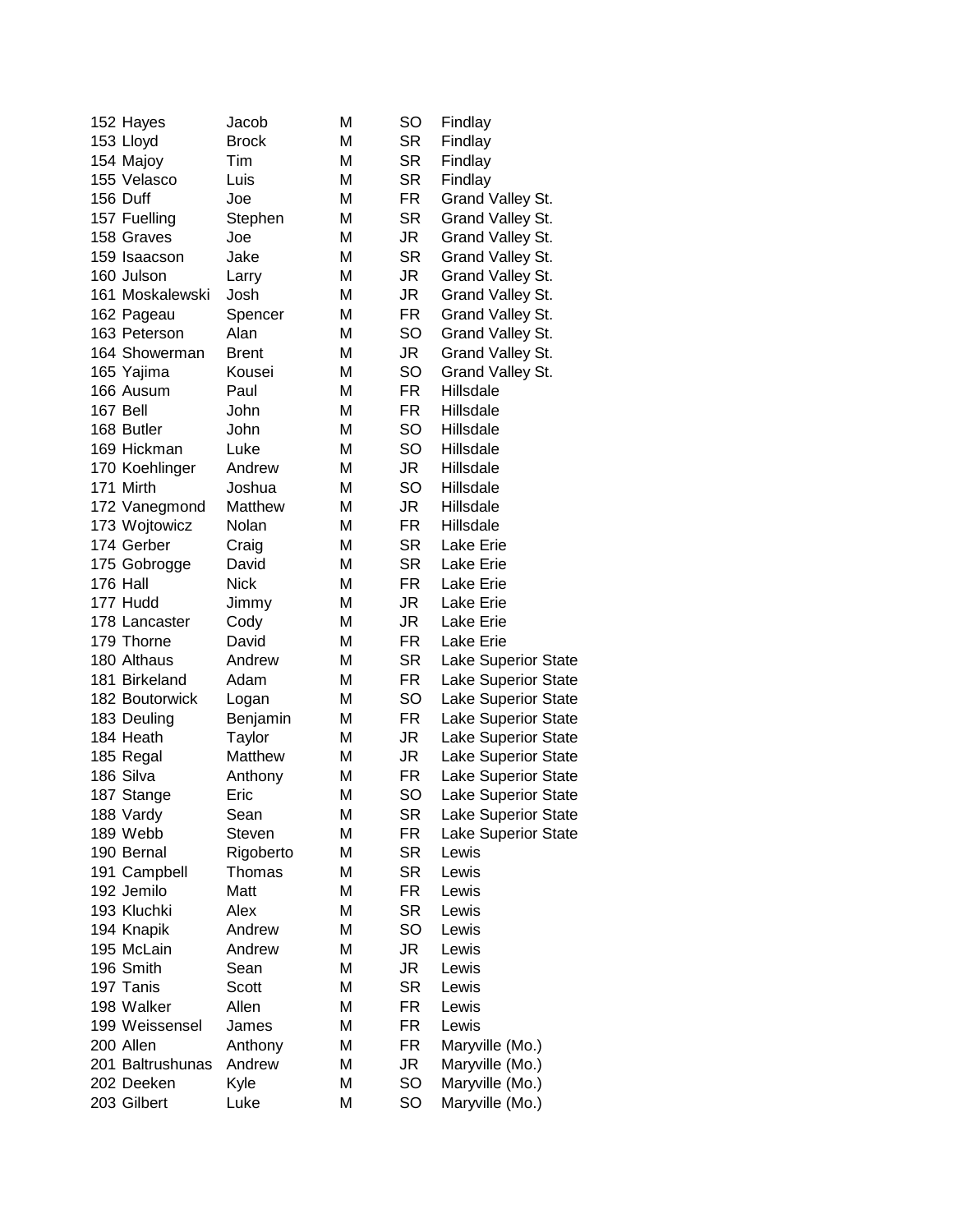| 204 Jenkins   | Tre            | M | JR        | Maryville (Mo.)   |
|---------------|----------------|---|-----------|-------------------|
| 205 Jones     | Tyler          | M | <b>FR</b> | Maryville (Mo.)   |
| 206 Morr      | <b>Brad</b>    | M | FR        | Maryville (Mo.)   |
| 207 Salger    | Dillon         | M | SO        | Maryville (Mo.)   |
| 208 Wright    | Devan          | M | FR        | Maryville (Mo.)   |
| 209 Zuniga    | Joe            | M | SO        | Maryville (Mo.)   |
| 210 Dugan     | Matthew        | M | JR        | Michigan Tech     |
| 211 Gietek    | Alexander      | M | FR        | Michigan Tech     |
| 212 Hanson    | Kyle           | M | FR        | Michigan Tech     |
| 213 Kampstra  | <b>Bradon</b>  | M | SO        | Michigan Tech     |
| 214 Kilpela   | Jonathan       | M | <b>SR</b> | Michigan Tech     |
| 215 Koivisto  | Karl           | M | <b>SR</b> | Michigan Tech     |
| 216 Nitz      | Calvin         | M | SO        | Michigan Tech     |
| 217 Parsell   | Eric           | M | SO        | Michigan Tech     |
| 218 Wimmer    | Nicholas       | M | <b>SR</b> | Michigan Tech     |
| 219 Deposki   | Daniel         | M | SO        | Missouri S&T      |
| 220 Tayloe    | Jacob          | M | JR        | Missouri S&T      |
| 221 Viets     | Aaron          | M | <b>SR</b> | Missouri S&T      |
| 222 Dekalita  | <b>Silas</b>   | M | <b>FR</b> | Northwood         |
| 223 Dippel    | Matt           | M | FR        | Northwood         |
|               |                | M | <b>SR</b> | Northwood         |
| 224 Goodspeed | Grant          |   |           |                   |
| 225 Grecu     | <b>Brian</b>   | M | JR        | Northwood         |
| 226 Rogers    | Marcus         | M | JR        | Northwood         |
| 227 Rono      | Enock          | M | FR        | Northwood         |
| 228 Tanui     | Sammy          | M | FR        | Northwood         |
| 229 Todd      | Mike           | M | SO        | Northwood         |
| 230 Caroniti  | Sal            | M | JR        | Notre Dame (Ohio) |
| 231 Edmonds   | Josh           | M | JR        | Notre Dame (Ohio) |
| 232 Fisher    | Patrick        | M | JR        | Notre Dame (Ohio) |
| 233 Hughes    | Lorenzo        | M | FR        | Notre Dame (Ohio) |
| 234 O'Brien   | William        | M | JR        | Notre Dame (Ohio) |
| 235 Sovacool  | Kevin          | M | <b>SR</b> | Notre Dame (Ohio) |
| 236 Bishop    | <b>Brandon</b> | M | SO        | Saginaw Valley    |
| 237 Burelle   | Joey           | M | <b>SR</b> | Saginaw Valley    |
| 238 Gose      | Gareth         | M | JR        | Saginaw Valley    |
| 239 Henderson | Kyle           | M | JR        | Saginaw Valley    |
| 240 Lauka     | Jake           | M | SO        | Saginaw Valley    |
| 241 Meylan    | Drew           | M | <b>SO</b> | Saginaw Valley    |
| 242 Noble     | Tyler          | M | <b>SR</b> | Saginaw Valley    |
| 243 Peel      | Tony           | M | <b>SO</b> | Saginaw Valley    |
| 244 Scott     | Chad           | M | JR        | Saginaw Valley    |
| 245 Spitz     | Eric           | M | <b>SR</b> | Saginaw Valley    |
| 246 Broughton | Chase          | M | FR        | Southern Indiana  |
| 247 Cox       | Will           | M | JR        | Southern Indiana  |
| 248 Hogston   | Will           | M | <b>SO</b> | Southern Indiana  |
| 249 Jordan    | Michael        | M | <b>SR</b> | Southern Indiana  |
| 250 Meyer     | Clay           | M | <b>SO</b> | Southern Indiana  |
| 251 Nolan     | Trent          | M | <b>SO</b> | Southern Indiana  |
| 252 Pence     | Tyler          | M | <b>SO</b> | Southern Indiana  |
| 253 Scheiber  | Eric           | M | SO        | Southern Indiana  |
| 254 Schickel  | Tyler          | M | FR        | Southern Indiana  |
| 255 Stone     |                | Μ | FR        | Southern Indiana  |
|               | Cody           |   |           |                   |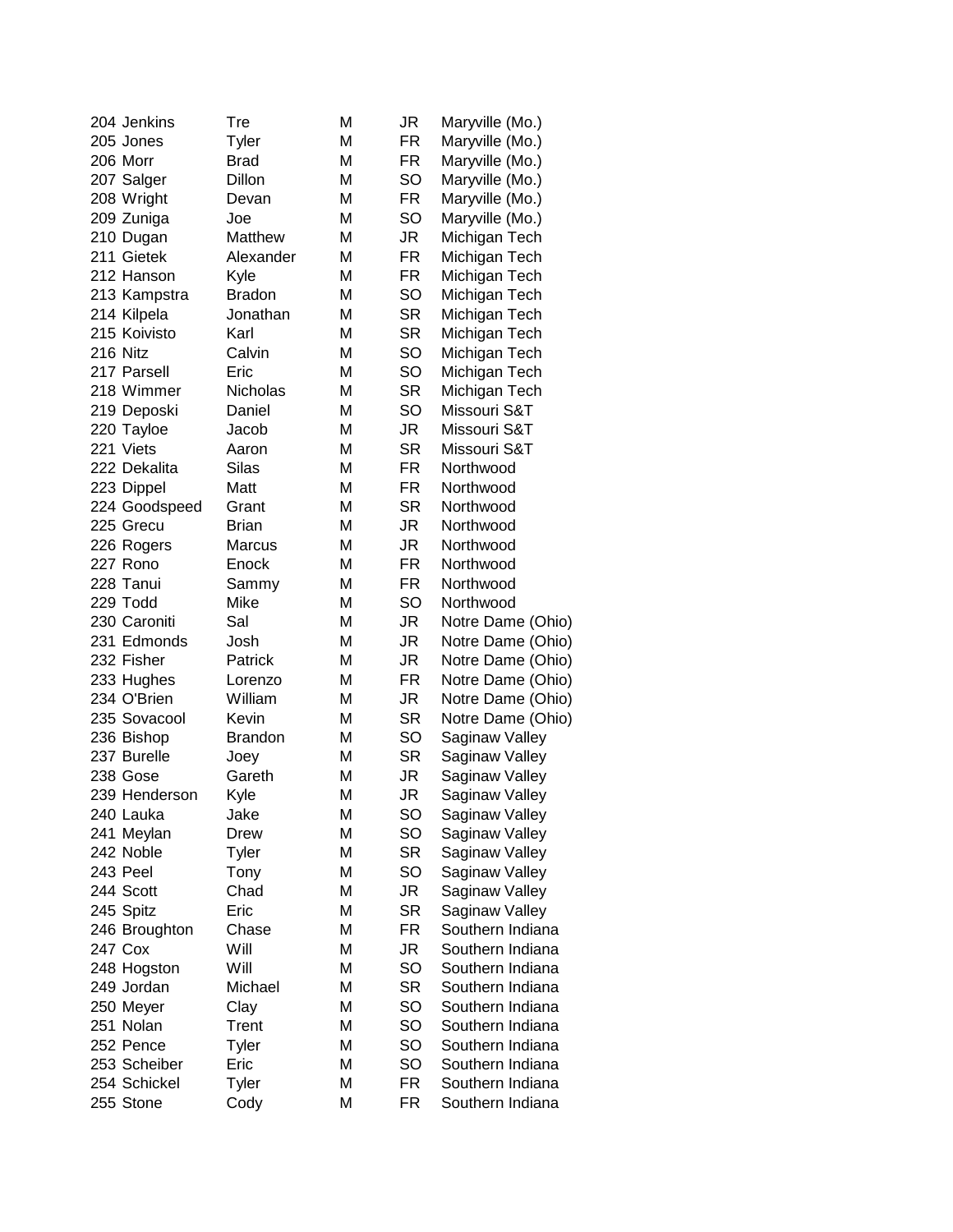|  | 256 Barrett     | Logan        | М | SO        | St. Joseph's (Ind.)   |
|--|-----------------|--------------|---|-----------|-----------------------|
|  | 257 Carden      | Jake         | M | JR        | St. Joseph's (Ind.)   |
|  | 258 Dowds       | Corey        | M | JR        | St. Joseph's (Ind.)   |
|  | 259 Fauser      | Mike         | M | JR        | St. Joseph's (Ind.)   |
|  | 260 Kaht        | Richard      | M | JR        | St. Joseph's (Ind.)   |
|  | 261 Massoels    | Patrick      | M | SO        | St. Joseph's (Ind.)   |
|  | 262 Phillips    | Matt         | M | JR        | St. Joseph's (Ind.)   |
|  | 263 Witt        | <b>Brian</b> | М | <b>SR</b> | St. Joseph's (Ind.)   |
|  | 264 Young       | Alex         | М | JR        | St. Joseph's (Ind.)   |
|  | 265 Edwards     | Joel         | M | FR        | Tiffin                |
|  | 266 Fisher      | Colin        | M | SO        | <b>Tiffin</b>         |
|  | 267 Geiss       | Nathan       | M | FR        | <b>Tiffin</b>         |
|  | 268 Grime       | <b>Brian</b> | М | <b>SR</b> | Tiffin                |
|  | 269 Grunden     | Michael      | М | SO        | Tiffin                |
|  | 270 Hunter      | <b>Brent</b> | M | JR        | <b>Tiffin</b>         |
|  | 271 Knack       | David        | M | SO        | <b>Tiffin</b>         |
|  | 272 Roe         | Richard      | М | <b>FR</b> | Tiffin                |
|  | 273 Rogers      | Tyler        | M | SO        | <b>Tiffin</b>         |
|  | 274 Shepherd    | <b>Nick</b>  | M | JR        | <b>Tiffin</b>         |
|  | 275 Carson      | Charlie      | M | SO        | William Jewell        |
|  | 276 Goldsmith   | Paul         | M | SO        | William Jewell        |
|  |                 | Uriah        | M | FR        | <b>William Jewell</b> |
|  | 277 Heady       |              |   |           |                       |
|  | 278 Houck       | Josh         | M | SO        | William Jewell        |
|  | 279 Kome        | Chaston      | M | SO        | William Jewell        |
|  | 280 Porter      | Emmanuel     | M | SO        | William Jewell        |
|  | 281 Teague      | Caleb        | M | SO        | William Jewell        |
|  | 282 Thompson    | Matt         | M | FR        | William Jewell        |
|  | 283 Escareno    | Jesus        | M | SR        | Wis.-Parkside         |
|  | 284 Garcia      | Miguel       | М | SO        | Wis.-Parkside         |
|  | 285 Hedman      | Ron          | М | SO        | Wis.-Parkside         |
|  | 286 Kurscheidt  | Cody         | M | JR        | Wis.-Parkside         |
|  | 287 Lewandowski | Evan         | М | JR        | Wis.-Parkside         |
|  | 288 Lindelsee   | Eric         | M | <b>FR</b> | Wis.-Parkside         |
|  | 289 Matuszak    | Kj           | М | FR        | Wis.-Parkside         |
|  | 290 Poser       | Gabe         | M | FR        | Wis.-Parkside         |
|  | 291 Staven      | Kyle         | M | FR        | Wis.-Parkside         |
|  | 292 Theiler     | Jordan       | M | JR        | Wis.-Parkside         |
|  | 293 Baldick     | Phil         | M | SR        | Wayne St.             |
|  | 294 Cardenas    | Ruben        | М | FR        | Wayne St.             |
|  | 295 Culbertson  | <b>Nick</b>  | M | SO        | Wayne St.             |
|  | 296 Jackson     | <b>Nick</b>  | М | JR        | Wayne St.             |
|  | 297 Komph       | Eddie        | М | FR        | Wayne St.             |
|  | 298 Mack        | Doug         | М | SR        | Wayne St.             |
|  | 299 Maloney     | Jimmy        | М | SR        | Wayne St.             |
|  | 300 Neshkoff    | Steven       | M | JR        | Wayne St.             |
|  | 301 Bernthisel  | Kylee        | F | FR        | Ashland               |
|  | 302 Bush        | Mikaela      | F | FR        | Ashland               |
|  | 303 Hunter      | Tyler        | F | SO        | Ashland               |
|  | 304 Mion        |              | F | SO        | Ashland               |
|  |                 | Anna         |   |           |                       |
|  | 305 Roth        | McKenzie     | F | SR        | Ashland               |
|  | 306 Sinko       | Marissa      | F | FR        | Ashland               |
|  | 307 Stoffel     | Stephanie    | F | SR        | Ashland               |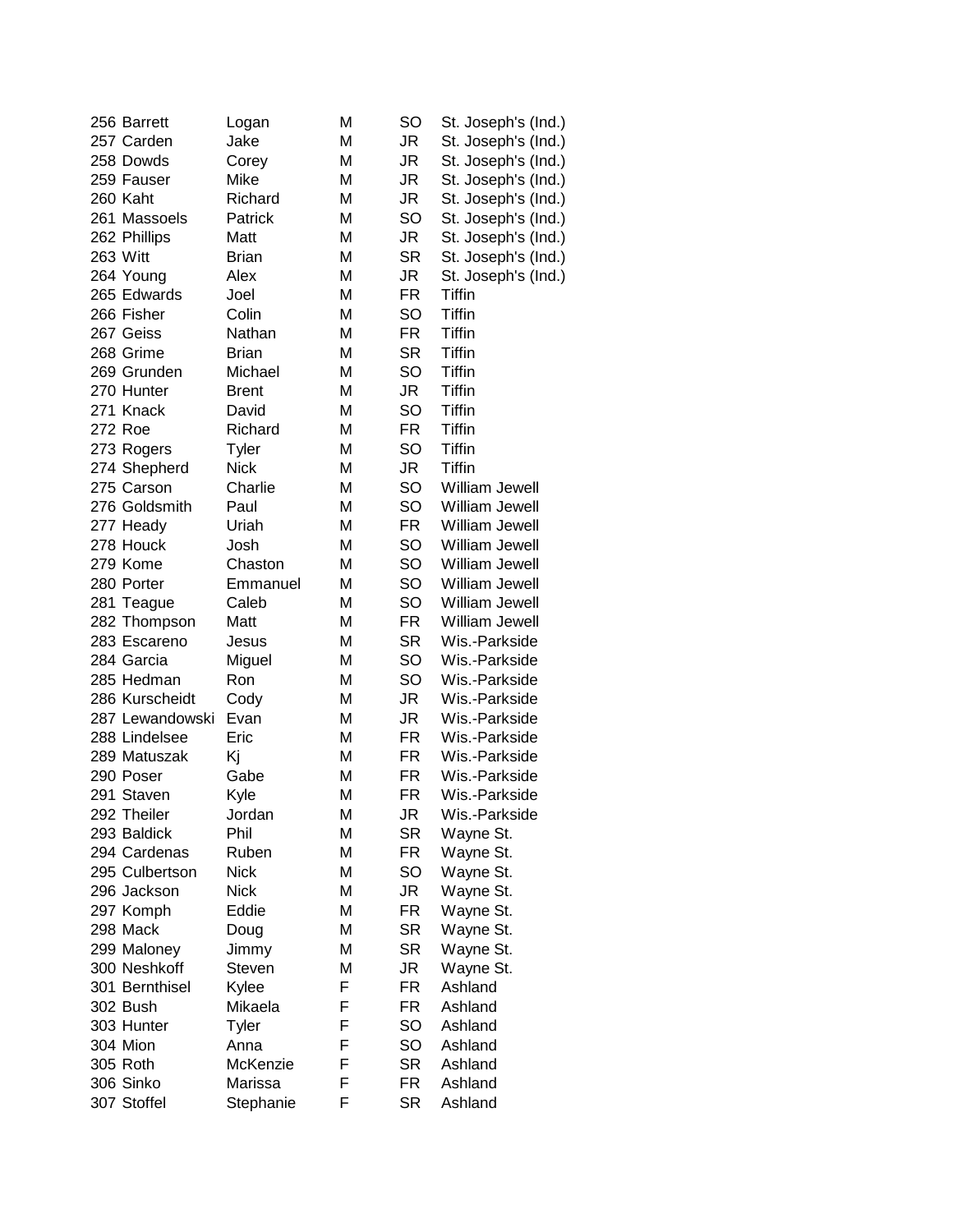| 308 Frith       | Emily           | F | <b>SO</b> | <b>Bellarmine</b>   |
|-----------------|-----------------|---|-----------|---------------------|
| 309 Kaiser      | Megan           | F | <b>SR</b> | <b>Bellarmine</b>   |
| 310 Kiefer      | Cindy           | F | <b>FR</b> | <b>Bellarmine</b>   |
| 311 Lee         | Jenna           | F | <b>SR</b> | <b>Bellarmine</b>   |
| 312 Martin      | Carissa         | F | <b>SR</b> | <b>Bellarmine</b>   |
| 313 Musk        | Angela          | F | <b>SR</b> | <b>Bellarmine</b>   |
| 314 Musk        | Flannery        | F | SO        | <b>Bellarmine</b>   |
| 315 Steilberg   | Virginia        | F | JR        | <b>Bellarmine</b>   |
| 316 Turi        | Sarah           | F | <b>SR</b> | <b>Bellarmine</b>   |
| 317 Wagner      | Maggie          | F | <b>SR</b> | <b>Bellarmine</b>   |
| 318 Archambault | Alex            | F | FR        | Cedarville          |
| 319 Campbell    | Grace           | F | JR        | Cedarville          |
| 320 Case        | Carolyn         | F | <b>SR</b> | Cedarville          |
| 321 Dehart      | Tabitha         | F | SO        | Cedarville          |
| 322 Lamaan      | Kristin         | F | FR        | Cedarville          |
| 323 Logan       | Ali             | F | FR        | Cedarville          |
| 324 Putnam      | Neola           | F | <b>SR</b> | Cedarville          |
| 325 Redfield    | Melanie         | F | SO        | Cedarville          |
| 326 Terrell     | Meghan          | F | <b>SR</b> | Cedarville          |
| 327 Wong        | Abby            | F | <b>SR</b> | Cedarville          |
| 328 Brooks      | Alli            | F | <b>SR</b> | Drury               |
| 329 Dolan       | Erin            | F | <b>SR</b> | Drury               |
| 330 Dukewits    | Lindsay         | F | <b>SR</b> | Drury               |
| 331 Higgins     | Sari            | F | JR        | Drury               |
| 332 Sebold      | Hannah          | F | SO        | Drury               |
| 333 Senn        | Rebecca         | F | JR        | Drury               |
| 334 Varela      | <b>Brenda</b>   | F | JR        | Drury               |
| 335 Wilmes      | Maggie          | F | JR        | Drury               |
| 336 Wingert     | Carly           | F | SO        | Drury               |
| 337 Wojan       | Katelyn         | F | JR        | Drury               |
| 338 Anderson    | <b>Brittany</b> | F | JR        | <b>Ferris State</b> |
| 339 Johnson     | Samantha        | F | JR        | <b>Ferris State</b> |
| 340 Koskinen    | Paige           | F | FR        | <b>Ferris State</b> |
| 341 Lesage      | Kristie         | F | <b>SO</b> | <b>Ferris State</b> |
| 342 McGuire     | Jordan          | F | <b>SR</b> | <b>Ferris State</b> |
| 343 Osika       | Alyssa          | F | <b>SR</b> | <b>Ferris State</b> |
| 344 Ovokaitys   | Breeann         | F | SO        | <b>Ferris State</b> |
| 345 Przybylek   | Haleigh         | F | JR        | <b>Ferris State</b> |
| 346 Smith       | Kayla           | F | <b>SO</b> | <b>Ferris State</b> |
| 347 Bettac      | Erica           | F | FR        | Findlay             |
| 348 Grippe      | Samantha        | F | FR        | Findlay             |
| 349 Hassen      | Samantha        | F | JR        | Findlay             |
| 350 Hosie       | Rachel          | F | <b>SR</b> | Findlay             |
| 351 Magner      | Abigail         | F | <b>SR</b> | Findlay             |
| 352 Sendelbach  | Kayla           | F | JR        | Findlay             |
| 353 Stults      | Alexa           | F | JR        | Findlay             |
| 354 Boyd        | Mary            | F | FR        | Grand Valley St.    |
| 355 Brewis      | Courtney        | F | JR        | Grand Valley St.    |
| 356 Hewett      | <b>Brianna</b>  | F | <b>SO</b> | Grand Valley St.    |
| 357 Janecke     | Jessica         | F | FR        | Grand Valley St.    |
| 358 Osborn      | Hannah          | F | <b>SO</b> | Grand Valley St.    |
| 359 Rodts       | Madie           | F | SO        | Grand Valley St.    |
|                 |                 |   |           |                     |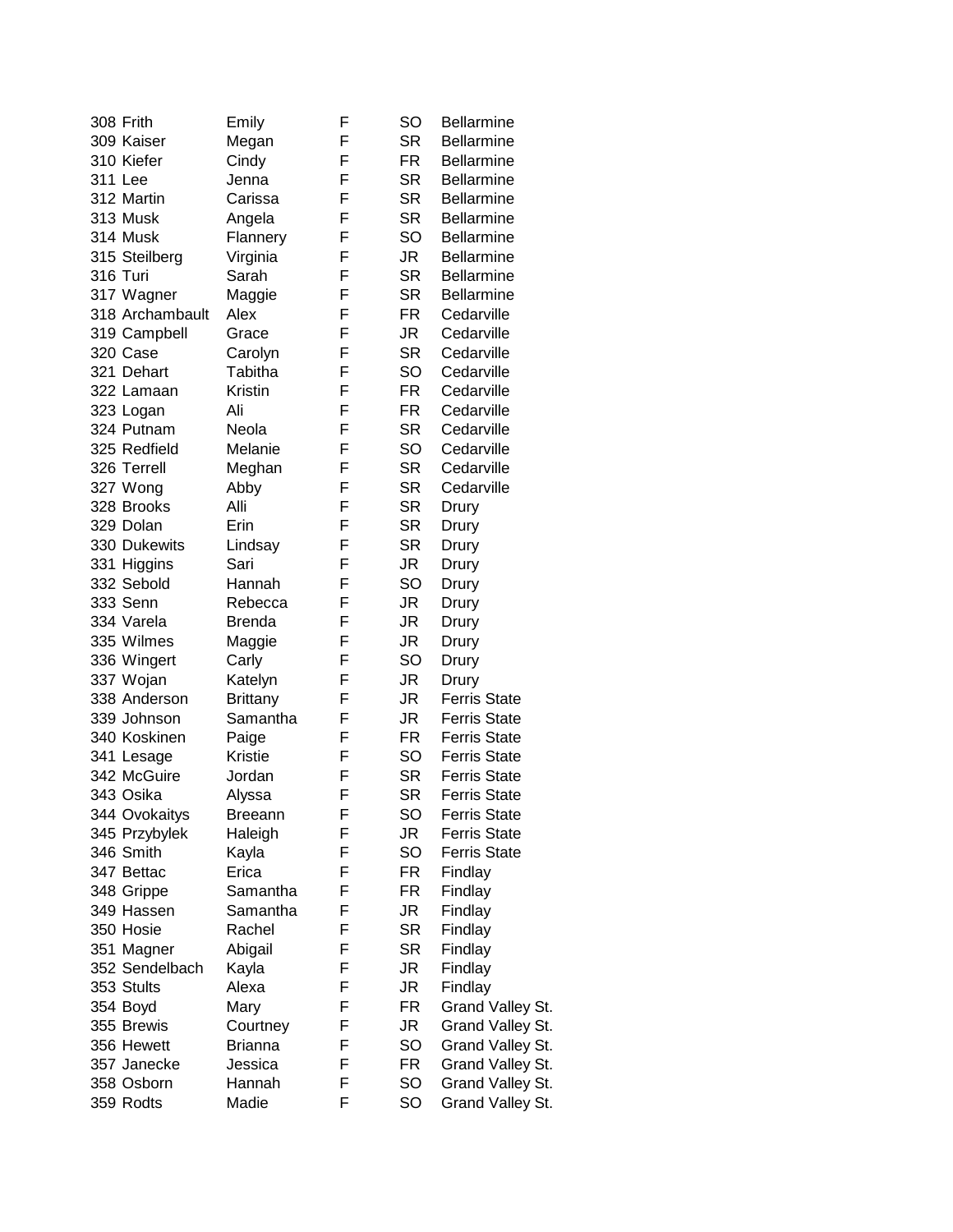| 360 Severson    | Kelcie        | F | JR        | Grand Valley St.           |
|-----------------|---------------|---|-----------|----------------------------|
| 361 Slavens     | Molly         | F | JR        | Grand Valley St.           |
| 362 Winchester  | Allyson       | F | <b>SO</b> | Grand Valley St.           |
| 363 Young       | Kelsey        | F | JR        | Grand Valley St.           |
| 364 Albaugh     | Shena         | F | SO        | Hillsdale                  |
| 365 Galat       | Kristina      | F | FR        | Hillsdale                  |
| 366 Kerst       | Amy           | F | SO        | Hillsdale                  |
| 367 Kilgore     | Chelsea       | F | SO        | Hillsdale                  |
| 368 McCaffrey   | Victoria      | F | JR        | Hillsdale                  |
| 369 Oren        | Emily         | F | FR        | Hillsdale                  |
| 370 Peter       | Mary Margaret | F | SO        | Hillsdale                  |
| 371 Royer       | Kathryn       | F | FR        | Hillsdale                  |
| 372 Allen       | Jessica       | F | SO        | <b>Lake Superior State</b> |
| 373 Dachs       | Elizabeth     | F | JR        |                            |
|                 |               |   |           | <b>Lake Superior State</b> |
| 374 Gomez       | Giselle       | F | FR        | <b>Lake Superior State</b> |
| 375 Gonzales    | Adriana       | F | FR        | <b>Lake Superior State</b> |
| 376 Lewis       | Kelsey        | F | JR        | <b>Lake Superior State</b> |
| 377 Pawlitz     | Cassidy       | F | SO        | <b>Lake Superior State</b> |
| 378 Castillo    | Arely         | F | FR        | Lewis                      |
| 379 Clawson     | Amy           | F | JR        | Lewis                      |
| 380 Gallup      | Emily         | F | <b>SR</b> | Lewis                      |
| 381 Gatter      | Paige         | F | FR        | Lewis                      |
| 382 Hahn        | Monica        | F | SO        | Lewis                      |
| 383 Kearney     | Sarah         | F | JR        | Lewis                      |
| 384 Patterson   | Kayla         | F | <b>SO</b> | Lewis                      |
| 385 Roush       | Elizabeth     | F | <b>SO</b> | Lewis                      |
| 386 Sendzik     | Kaitlyn       | F | FR        | Lewis                      |
| 387 Dickerson   | Taylor        | F | FR        | Maryville (Mo.)            |
| 388 Gill        | Kyla          | F | SO        | Maryville (Mo.)            |
| 389 Hartnett    | Samantha      | F | FR        | Maryville (Mo.)            |
| 390 Johnson     | Tara          | F |           |                            |
|                 |               |   | JR        | Maryville (Mo.)            |
| 391 Kiblinger   | Elizabeth     | F | FR        | Maryville (Mo.)            |
| 392 Luebbert    | Paige         | F | JR        | Maryville (Mo.)            |
| 393 Mauch       | Emily         | F | FR        | Maryville (Mo.)            |
| 394 Schmittzehe | Ashley        | F | <b>SO</b> | Maryville (Mo.)            |
| 395 Simpson     | Sheena        | F | <b>SR</b> | Maryville (Mo.)            |
| 396 Voss        | Sydney        | ۲ | FR        | Maryville (Mo.)            |
| 397 Bobart      | Cassandra     | F | FR        | Michigan Tech              |
| 398 Duijndam    | Lynn          | F | <b>SR</b> | Michigan Tech              |
| 399 Halonen     | Amanda        | F | <b>SR</b> | Michigan Tech              |
| 400 Peabody     | Amber         | F | FR        | Michigan Tech              |
| 401 Savage      | Noelle        | F | SO        | Michigan Tech              |
| 402 Smaby       | Megan         | F | <b>SR</b> | Michigan Tech              |
| 403 Wehner      | Nichole       | F | FR        | Michigan Tech              |
| 404 Feist       | Rachel        | F | SO        | Missouri S&T               |
| 405 Lake        | Lisa          | F | <b>SR</b> | Missouri S&T               |
| 406 Lake        | Mindy         | F | SR        | Missouri S&T               |
| 407 Smith       | Alyson        | F | SO        | Missouri S&T               |
|                 | Allie         | F | FR        | Missouri S&T               |
| 408 Wood        |               |   |           |                            |
| 409 Bott        | Alex          | F | FR        | Northern Michigan          |
| 410 Celaya      | Mallory       | F | JR        | Northern Michigan          |
| 411 Cirelli     | Mary Kate     | F | FR        | Northern Michigan          |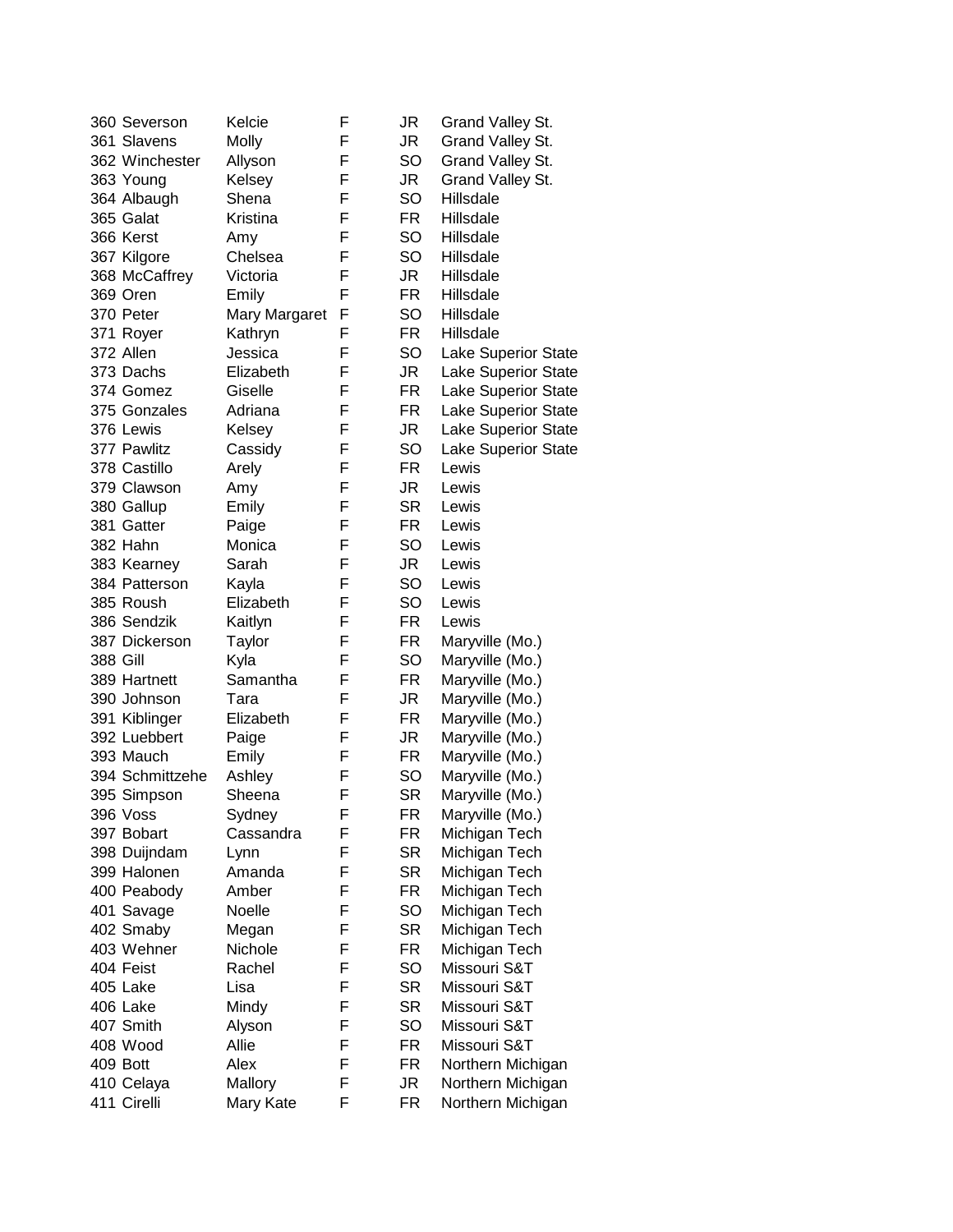| 412 Dye        | Mandy           | F | JR        | Northern Michigan   |
|----------------|-----------------|---|-----------|---------------------|
| 413 Edic       | Megan           | F | <b>FR</b> | Northern Michigan   |
| 414 Granquist  | Katie           | F | SO        | Northern Michigan   |
| 415 Halonen    | Larissa         | F | SO        | Northern Michigan   |
| 416 Howard     | Olivia          | F | SO        | Northern Michigan   |
| 417 Ross       | Jordyn          | F | JR        | Northern Michigan   |
| 418 Woitas     | Rita            | F | <b>SR</b> | Northern Michigan   |
| 419 Canze      | Mary            | F | <b>SR</b> | Northwood           |
| 420 Frantz     | Jenny           | F | <b>FR</b> | Northwood           |
| 421 Gagnon     | Lauren          | F | SO        | Northwood           |
| 422 Lenkowski  | Kelsey          | F | SO        | Northwood           |
| 423 Miller     | Danielle        | F | <b>JR</b> | Northwood           |
| 424 Pines      | Madison         | F | <b>JR</b> | Northwood           |
| 425 Robichaud  | <b>Brittany</b> | F | <b>JR</b> | Northwood           |
| 426 Thiel      | Chloe           | F | <b>FR</b> | Northwood           |
| 427 Neigh      | Courtney        | F | SO        | Notre Dame (Ohio)   |
| 428 Ramirez    | Amber           | F | FR        | Notre Dame (Ohio)   |
| 429 Strole     | McKenna         | F | JR        | Notre Dame (Ohio)   |
| 430 Whitfield  | Lacey           | F | <b>FR</b> | Notre Dame (Ohio)   |
| 431 Ames       | Teha            | F | SO        | Saginaw Valley      |
| 432 Cahill     | Rachel          | F | FR        | Saginaw Valley      |
| 433 Fondren    | Chantelle       | F | SO        | Saginaw Valley      |
|                |                 | F | <b>SR</b> |                     |
| 434 Hill       | Lauren          |   |           | Saginaw Valley      |
| 435 McMall     | Stephanie       | F | <b>SR</b> | Saginaw Valley      |
| 436 Paris      | Amanda          | F | <b>SR</b> | Saginaw Valley      |
| 437 Peet       | Tori            | F | SO        | Saginaw Valley      |
| 438 Reeves     | Jessica         | F | FR        | Saginaw Valley      |
| 439 Short      | Emily           | F | SO        | Saginaw Valley      |
| 440 Stepanski  | Taylor          | F | FR        | Saginaw Valley      |
| 441 Gray       | Kristen         | F | JR        | Southern Indiana    |
| 442 Hilton     | Skylair         | F | SO        | Southern Indiana    |
| 443 Knable     | Alissa          | F | SO        | Southern Indiana    |
| 444 McClanahan | Kaylee          | F | JR        | Southern Indiana    |
| 445 Minor      | Lauren          | F | <b>SR</b> | Southern Indiana    |
| 446 Mornout    | Jordan          | F | JR        | Southern Indiana    |
| 447 Schrader   | Augusta         | F | SO        | Southern Indiana    |
| 448 Stallard   | Ladi            | F | JR        | Southern Indiana    |
| 449 Wilson     | Erika           | F | JR        | Southern Indiana    |
| 450 Deboy      | Katie           | F | SO        | St. Joseph's (Ind.) |
| 451 Ginter     | Emma            | F | <b>SR</b> | St. Joseph's (Ind.) |
| 452 Hanlon     | Trisha          | F | JR        | St. Joseph's (Ind.) |
| 453 Hart       | Kirsten         | F | <b>SR</b> | St. Joseph's (Ind.) |
| 454 Kleinaman  | Morgan          | F | JR        | St. Joseph's (Ind.) |
| 455 Lippold    | Kelli           | F | <b>SR</b> | St. Joseph's (Ind.) |
| 456 McElwain   | Jessica         | F | SO        | St. Joseph's (Ind.) |
| 457 Negassi    | Frehiwet        | F | <b>SO</b> | St. Joseph's (Ind.) |
| 458 Strang     | Andie           | F | SO        | St. Joseph's (Ind.) |
| 459 Chura      | Sara            | F | FR        | Tiffin              |
| 460 Colone     | Jenni           | F | SO        | Tiffin              |
| 461 Gilroy     | Ashley          | F | JR        | Tiffin              |
| 462 Kern       | Jessica         | F | SO        | <b>Tiffin</b>       |
| 463 Knapp      | Chelsea         | F | FR        | <b>Tiffin</b>       |
|                |                 |   |           |                     |